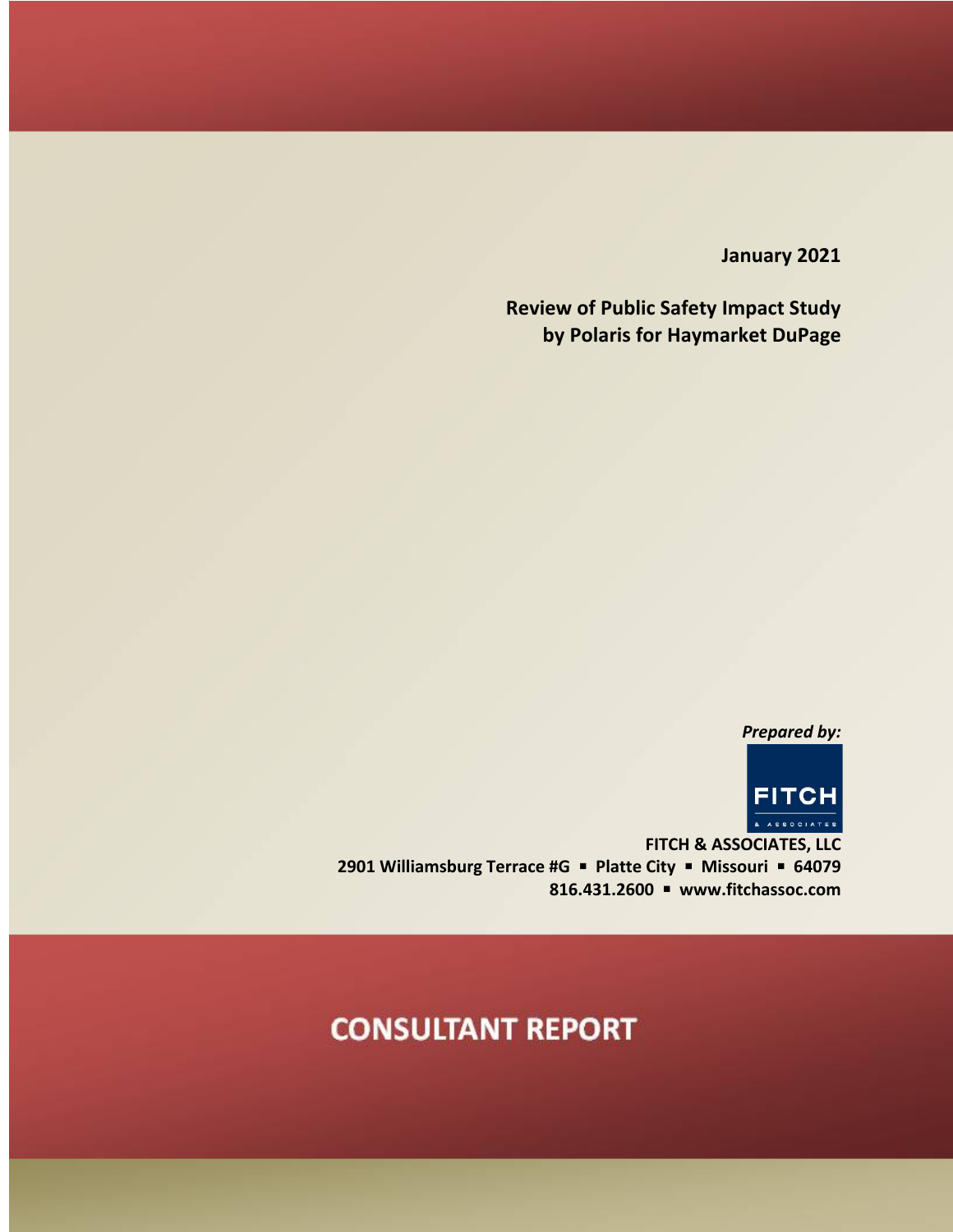#### Executive Summary

Fitch and Associates (*FITCH*) was engaged to review the methodology and findings of a public safety impact report prepared by Polaris Public Safety Solutions (Polaris) on a proposed project in Itasca, Illinois known as Haymarket DuPage.

FITCH was provided a copy of the Polaris report dated August 5, 2020. In addition, FITCH was also provided various other data, including raw computer-aided dispatch (CAD) data for the Chicago Police and Fire Departments. These represented the main information sources for this analysis.

Several major issues arose from this review. First, the methodology employed by Polaris appears to have significantly underestimated the impact on public safety services from the proposed Haymarket DuPage project. Second, Polaris made an assumption that the majority of EMS services required by Haymarket DuPage would be handled by private ambulance company. FITCH did not find supporting documentation to support that assumption, and further noted that Haymarket's facility in the City of Chicago does not use such a process. Accordingly, there is an increased risk to the Village of Itasca for greater demands on their public safety services than previously suggested. Finally, while the Polaris report reflects an existing capacity to serve the immediate needs from the proposed Haymarket DuPage project, the Polaris report does not mention the increased probability for concurrent calls, impacting current service levels; or the likely need to invest in additional resources (vehicles and personnel) sooner than otherwise would be needed because of increased demand for EMS services.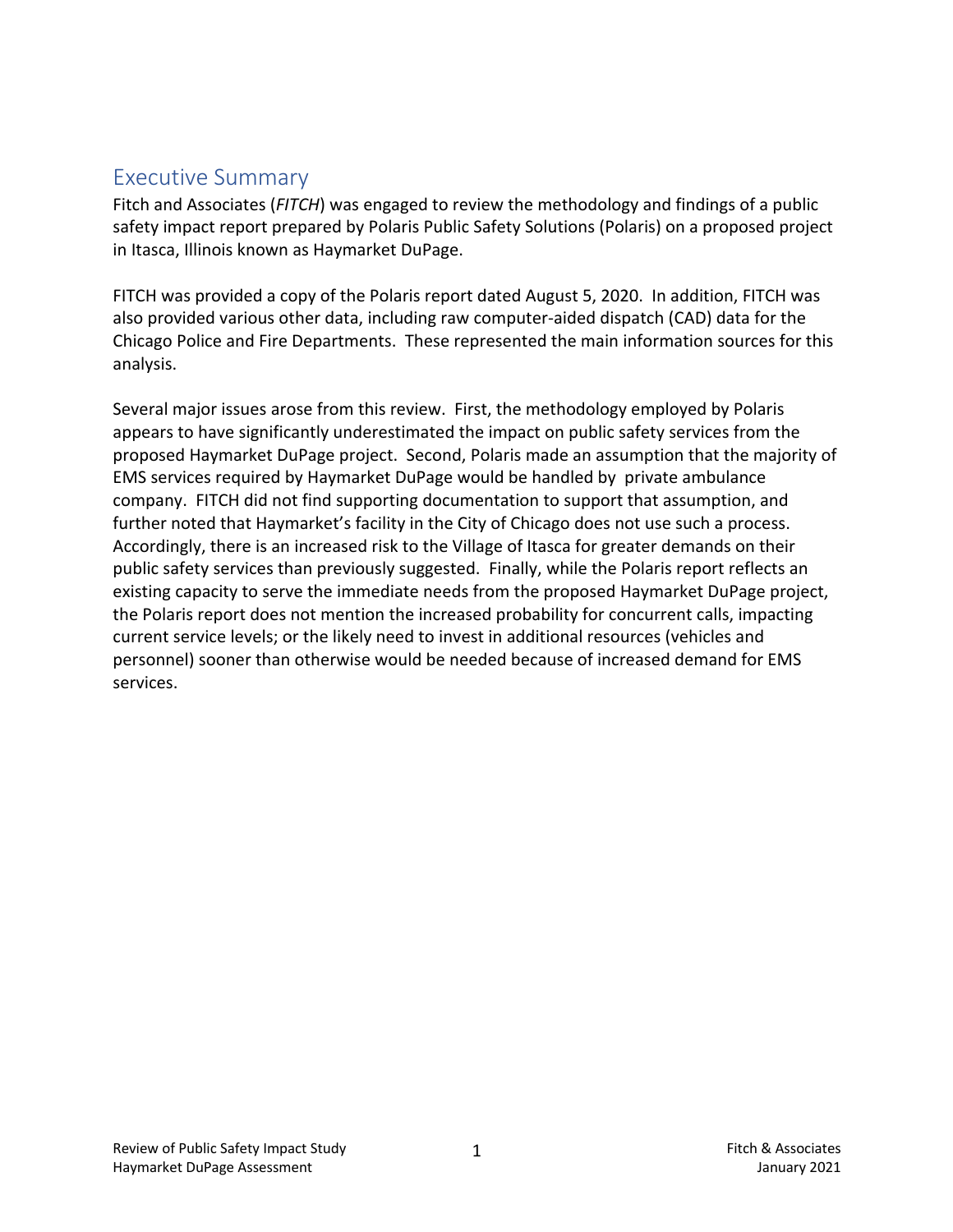#### Introduction

The Polaris report assessing the potential impact on public safety from a proposed Haymarket DuPage facility sought to answer four questions:

- Current service and activity levels for Itasca police, fire, and EMS?
- The impact the proposed facility will have on Itasca's public safety service call volume?
- Do Itasca Police and the Itasca Fire Protection District (IFPD) have existing capacity to serve the demands from the proposed Haymarket Itasca?
- How do current activity level's for Itasca's public safety agencies compare to comparable police and fire agencies?

The first three questions are tightly integrated – and essential to understand and inform the related policy questions regarding how much service will a proposed project require from the community, and what resources will be needed to meet that demand. The last question Polaris explored, comparing activity levels between Itasca's public safety agencies and comparable communities – while interesting – does not help answer the essential issues.

Accordingly, for purposed of this analysis, FITCH focused on what will the proposed project require in public safety services, and what resources are needed to meet that demand. While the majority of FITCH's analysis focuses on the Itasca Fire Protection Districts provision of EMS services, where data was readily available, we also assessed the overall impact on police as well.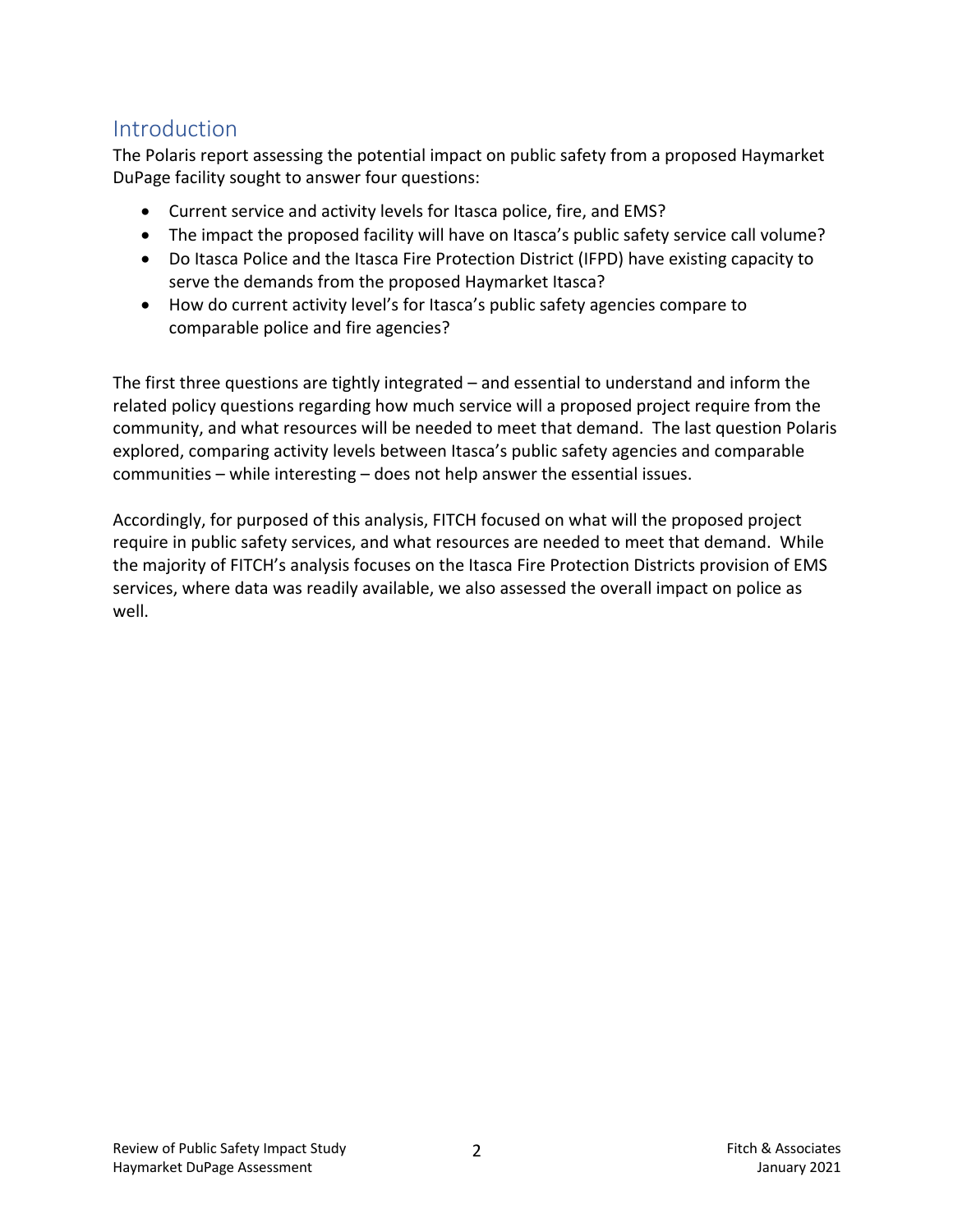### Review of Polaris Report

Polaris sought to answer their questions making use of various data sources. For fire & EMS activity, data from various fire agency's National Fire Incident Reporting System (NFIRS) records and that obtained from Freedom of Information Act (FOIA) requests was reportedly used. For police agencies, Polaris also employed FOIA requests and an annual report from a single police agency which included that agency's comparison with other area law enforcement agencies. $1$ 

The methodology Polaris employed made use of "eleven comparable treatment facilities and recovery homes sites located in Illinois"2 and assessed the demand for services in those communities by estimating, on a per bed basis, the demand expected to occur from the Haymarket DuPage project.

Polaris elected not to include either Haymarket's Chicago site, or other similar facilities in the City of Chicago for two stated reasons. First, unlike most other Illinois fire agencies, Chicago Fire Department makes use of NFIRS reports only for fire-related activity. This thereby causes the second issue, EMS calls by the Chicago Fire Department are recorded in a different patient care reporting system and therefore not reflected in NFIRS. This led Polaris to then consider use of Chicago's 9-1-1 records as captured by their computer-aided-dispatch (CAD) system, reflecting what emergency calls are received, the location, and the type of emergency.<sup>3</sup>

However, after receiving CAD data for police and EMS related calls at Haymarket Chicago, Polaris elected to abandon that approach, stating "[t]here were numerous problems with the accuracy of the CAD data generated by OEMC."4 This included:

- "OEMC dispatches resources based on the information provided by the caller . . ."5
- "not uncommon for a caller to mischaracterize the incident, reporting either more or less severe conditions . . . "6
- " . . . different call takers may characterize the same call differently based on their interpretations of the information provided by the caller."7
- And that "... CAD data reflects all calls received by the call center and does not eliminate duplicate calls for the same incident."8

Regarding the first two points, essentially all 911 centers must categorize the type of emergency and send required resources based on the information available – most often only from a single caller. There is no other rational basis to provide emergency resources in the community. In fact, the use of records created after the event ignores this underlying fact – dispatching resources to a 911 emergency call mostly relies on the caller's information. It is for

 $1$  Polaris Report – p. 3

<sup>2</sup> Ibid

<sup>&</sup>lt;sup>3</sup> Polaris report, p. 5

<sup>4</sup> Ibid

 $5$  Ibid

 $6$  Ibid

<sup>7</sup> Polaris report, p.7

<sup>8</sup> Ibid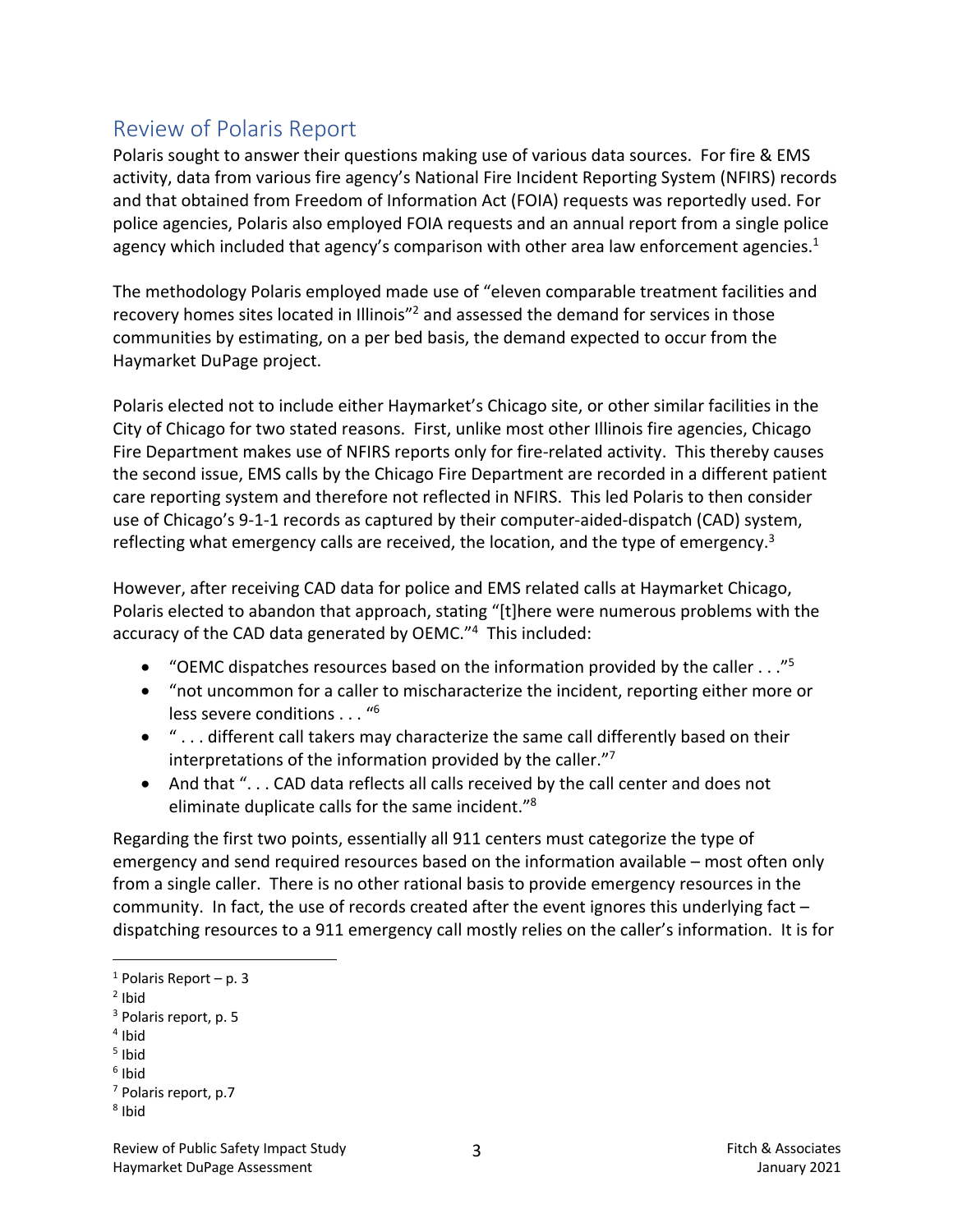this reason that CAD records are most often used to design and assess fire and EMS systems. The second two concerns raised regarding the use of CAD records ignores two technologies used in 911 centers, including the City of Chicago's. Modern CAD systems automatically check for potential duplicate calls for a single incident. Based on industry guidelines, the 911 operator entering a call into CAD will automatically be alerted of this being a possible duplicate event.<sup>9</sup> Finally, standardized call prioritization systems have been shown to increase reliability in the 911 call intake process – and such a system is used in Chicago's 911 operations.

*Major Finding: The use of NFIRS data, rather than CAD data, represents a methodological drawback in assessing service demand requirements from a specific project or property.* 

Polaris made a unique assumption in their methodology. Within EMS, calls can be classified as either basic life support (BLS) where the patient requires only a lower level of care, or advanced life support (ALS) where the patient requires a higher level of care, typically IV solutions and/or medication administration. Applied to both EMS and police related calls, the assumption was that only ALS calls would be considered. For BLS calls, the concept described was that a private ambulance provider would be called to handle these lower acuity calls. This would reduce the potential impact by 60% based on the Polaris methodology.10

The Village should cautiously consider this assumption for the following reasons.

- Haymarket's Chicago facility does not use private ambulance services for BLS calls
- The comparable sites used by Polaris reportedly do not use private ambulance services for BLS calls
- There is no detail on the operational or contractual aspects of this unique approach.
- Most importantly, there is no known basis to ensure a private ambulance service will remain in place throughout the project's existence. This will hamper the Fire District's ability to plan for and provide services.

Therefore, without careful consideration of this assumption, the Village could significantly underestimate the impact of Haymarket DuPage on public safety services.

Accordingly, the table below reflects the methodology employed by Polaris and their calculated impact, $^{11}$  as well as an adjustment to understand the Polaris calculations with all EMS calls included.

<sup>9</sup> See APCO's 2012 Unified CAD Functional Requirements, Section 2.7 which can be accessed at https://www.apcointl.org/resources/interoperability/unified-cad-project-ucads/ucad-functional-requirements

<sup>&</sup>lt;sup>10</sup> Polaris report, p. 17

<sup>&</sup>lt;sup>11</sup> Polaris report - Tables 13 & 14; 19 & 20; 25 & 26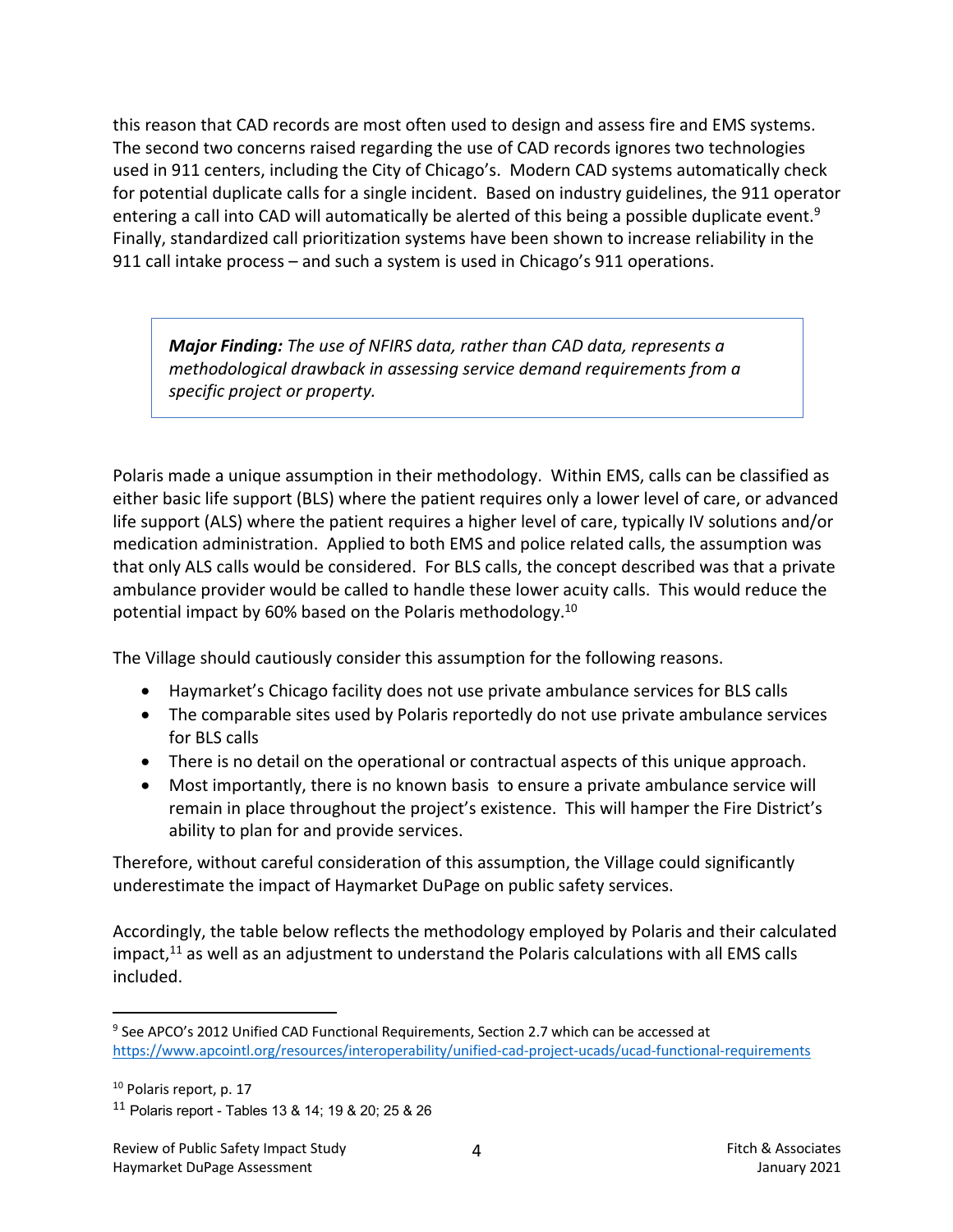| <b>Type Call</b>      | Polaris per<br>bed Ratio | Haymarket<br><b>DuPage</b><br><b>Beds</b> | <b>Polaris Reported</b><br>Demand - w/ Their<br>Adjustement for<br><b>ALS Calls Only</b> | <b>Haymarket</b><br><b>DuPage Expected</b><br><b>Demand - Polaris</b><br><b>Methodology -</b><br><b>Including All EMS</b><br><b>Calls</b> |
|-----------------------|--------------------------|-------------------------------------------|------------------------------------------------------------------------------------------|-------------------------------------------------------------------------------------------------------------------------------------------|
| <b>EMS</b>            |                          | 240                                       | 19                                                                                       | 65.3                                                                                                                                      |
| Recovery beds         | 0.08                     | 144                                       | 5                                                                                        | 11.5                                                                                                                                      |
| <b>Treatment beds</b> | 0.56                     | 96                                        | 14                                                                                       | 53.8                                                                                                                                      |
| Fire calls            |                          | 240                                       | $\overline{7}$                                                                           | 7.2                                                                                                                                       |
| Recovery beds         | 0.01                     | 144                                       | $\mathfrak{p}$                                                                           | 1.4                                                                                                                                       |
| <b>Treatment beds</b> | 0.06                     | 96                                        | 5                                                                                        | 5.8                                                                                                                                       |
| Police Calls          |                          | 240                                       | 73                                                                                       | 120.0                                                                                                                                     |
| Recovery beds         | 0.3                      | 144                                       | 36                                                                                       | 43.2                                                                                                                                      |
| <b>Treatment beds</b> | 0.8                      | 96                                        | 37                                                                                       | 76.8                                                                                                                                      |

*Table 1: Polaris Methodology for Impact on Public Safety - with & without BLS Call Included*

*Major Finding: The Polaris report anticipated EMS calls, and therefore their impact on public safety agencies, be reduced by 60% under the assumption that a private ambulance service could handle these lower priority calls. The Village should carefully consider this assumption.*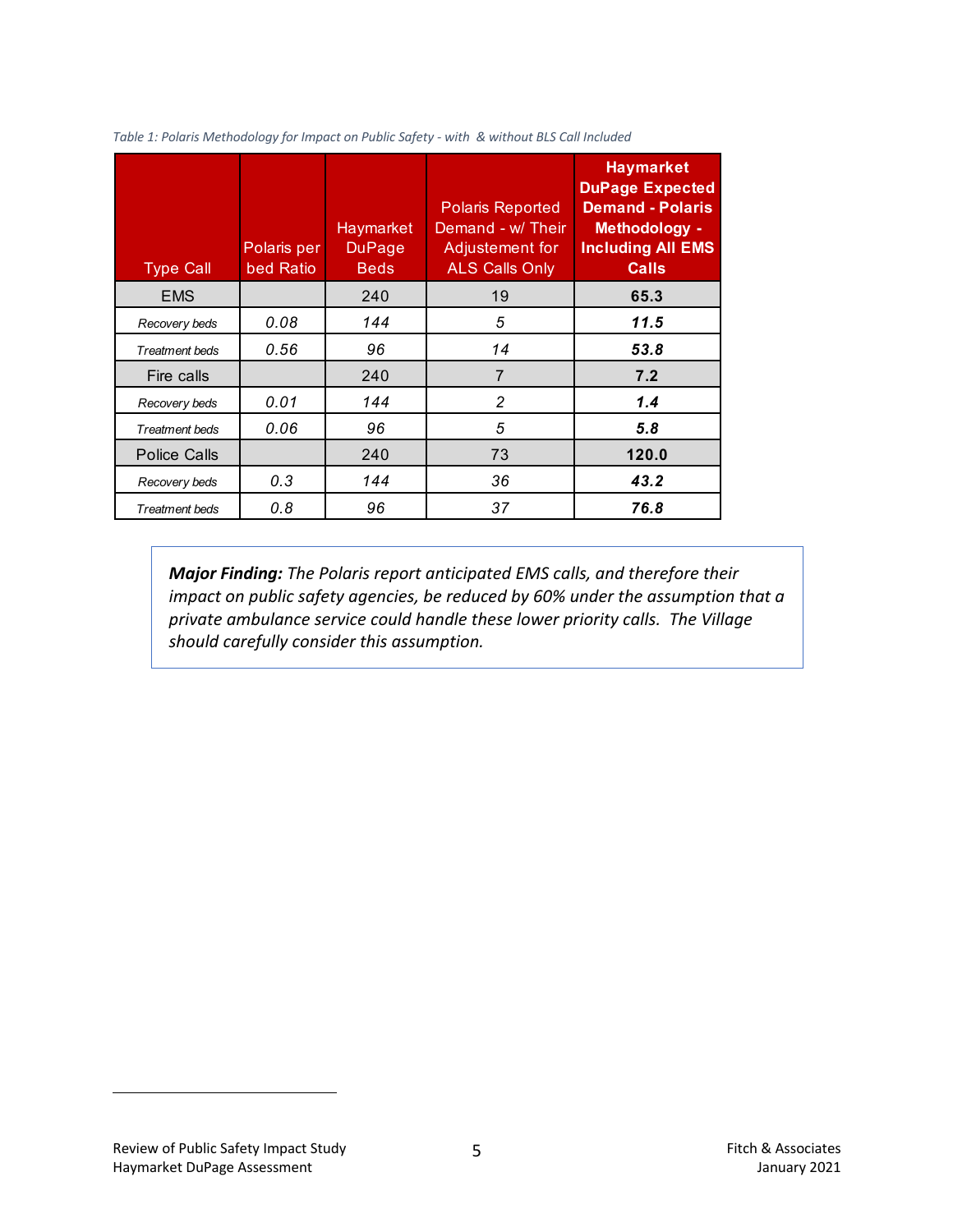## Methodology for Fitch Analysis

FITCH has consulted with nearly 1,000 communities in all 50 U.S. states and in 12 countries during its 35 year history. In the past five years alone, approximately 100 projects in urban, suburban and rural communities have assessed fire and EMS services. In nearly all of these projects, CAD data was the primary source for the analysis.

The reason CAD data is the preferred data source is quite simple – public safety personnel (fire, EMS, and police) must respond to what is known at the time of the 911 call, not what may be found and reported after the fact. A common illustration of this is an activated fire alarm in a nursing home or other type medical treatment facility. With no additional information, the fire department must respond as if a structure fire is occurring – requiring immediate and multiple units to respond. However, over 98% of the time the situation found after arrival is simply a malfunctioning fire alarm, or perhaps something that caused a small amount of smoke in one room. The CAD will reflect a response by the fire department appropriate for a structure fire – while the NFIRS report will reflect an accidental activation because of burnt toast. Fire and EMS systems must be designed based on what the community requires – and this is reflected in the CAD data.

Accordingly, based on the above discussion and consistent with FITCH's practice, CAD data was provided and analyzed. This included data for addresses associated with Haymarket Chicago for both EMS and police related calls. In addition, FITCH was also provided call data obtained from FOIA requests for other facilities in the Chicago area. These will also be discussed below.

#### EMS Demand at Haymarket Chicago

CAD data from Chicago 911 was provided for a number of years, though for the following analysis we limited this to the latest full calendar year of 2019 which represented 1,098 records for EMS incidents at addresses associated with Haymarket Chicago. A quick review of the information reflected multiple records for the same "event number", same date/time, same location, and same incident type – likely reflecting a separate record for each of the multiple units assigned to the incident. This is a common CAD output format and is easily addressed by filtering the data to a unique event number. Doing so reduced the dataset down to 636 records. Of these remaining records, some did not reflect a fire department vehicle being dispatched. Accordingly, those without a unit being dispatched were filtered out leaving a total of 558 EMS incidents with a unique CAD event number and having a unit dispatched. This dataset was then used for the following analysis.

Based on the CAD disposition code, EMS calls at Haymarket Chicago reflect 39% as being ALS calls and 61% as BLS calls.

Typical of EMS activity nationally, call volumes are lower during nighttime hours and increase approximately 4-fold or greater during the daytime hours. This pattern would increase the risk of concurrent calls occurring during the busiest daytime hours.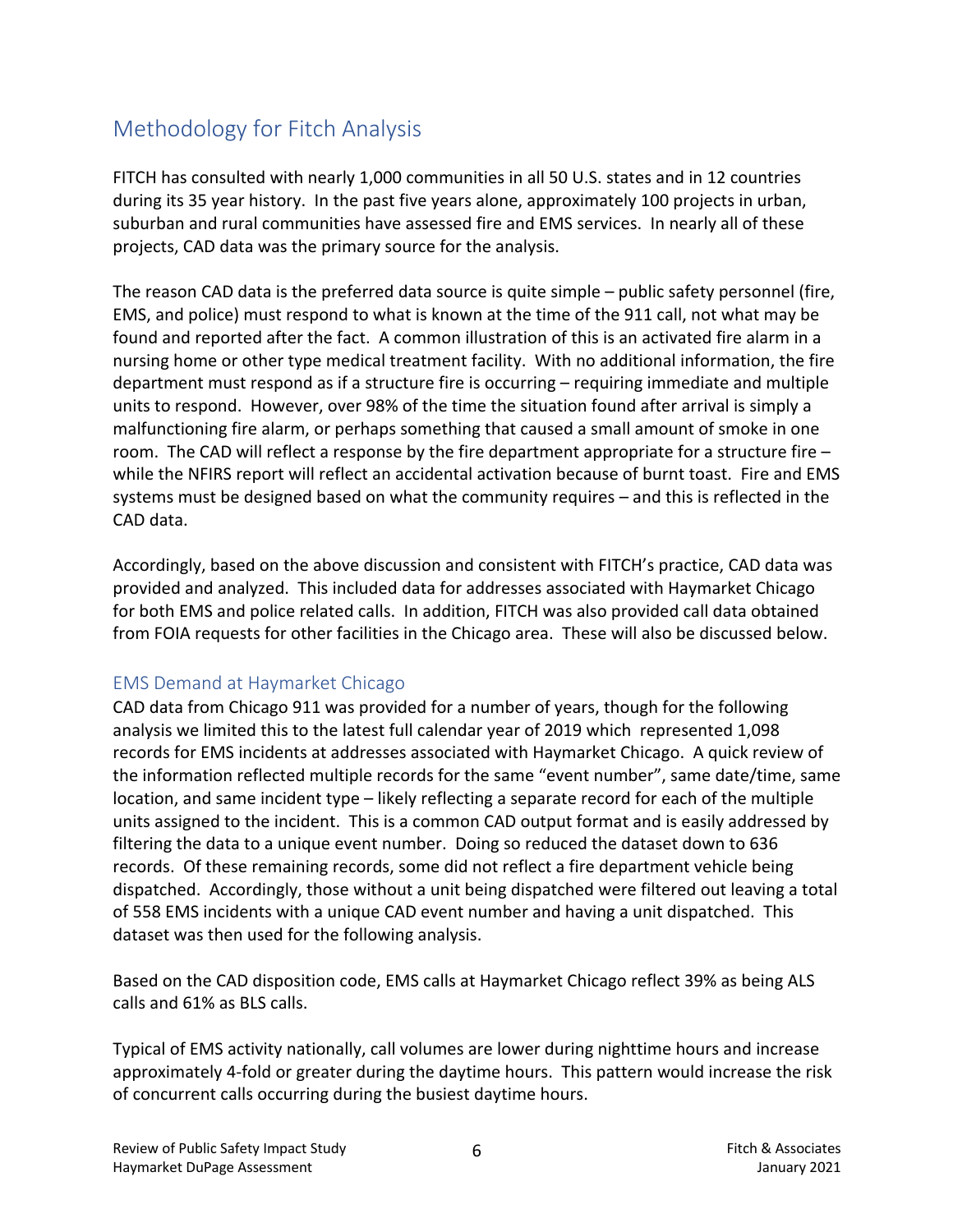#### *Figure 1: Haymarket Chicago - EMS Calls by Hour of Day*



Based on the CAD records, over half the records for Haymarket Chicago reflect the assignment of two or more units to the EMS call – most often a fire engine and a fire department ambulance. This analysis is reflected in the table below.

| # Units<br>Assigned | Count |
|---------------------|-------|
|                     | 270   |
| $\overline{2}$      | 244   |
| 3                   | 33    |
|                     | 8     |
| Total               | 555   |

*Table 2: Number of Units Assigned for Calls at Haymarket Chicago*

Note: Some records missing units assigned data

Finally, FITCH attempted to validate the utilization rates derived by Polaris from using other comparable sites by applying those utilization rates to Chicago Haymarket. The Chicago facility is larger than the project proposed in Itasca. Detox bed types typically have higher utilization rates for medical services, and therefore the higher utilization rate used for treatment beds was also applied to 'detox beds'. A limitation in CAD data is that neither CAD or NFIRS records can reflect what 'type' of bed an EMS is related to. Employing the Polaris methodology to Haymarket's Chicago facility, one would expect a total 132 EMS calls per year. However, as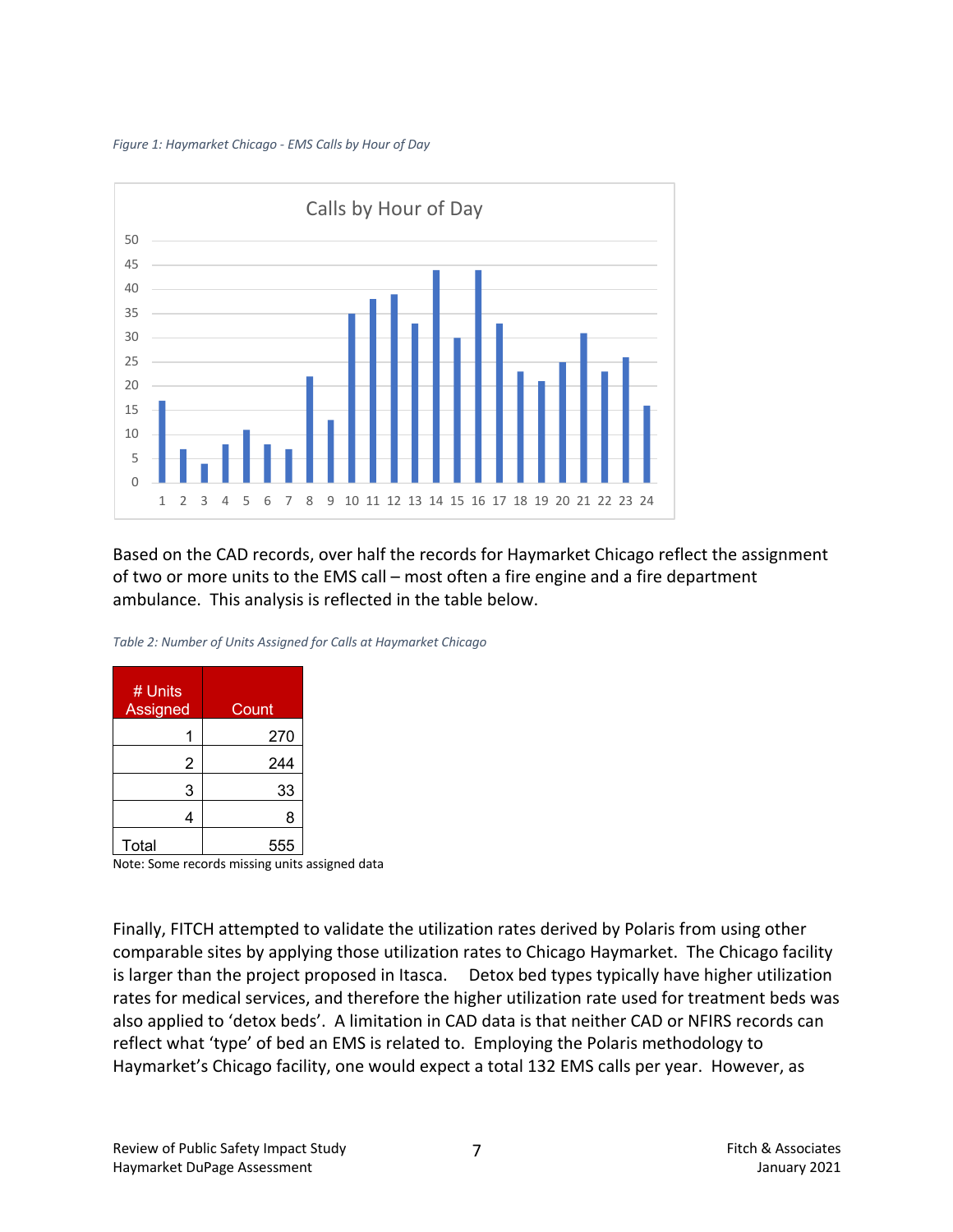reflected in the table below, Chicago's 911 records reflect an actual demand of 558 EMS calls in 2019.

| <b>Type Call</b> | <b>Polaris</b><br>per bed<br>Ratio | Haymarket<br><b>Chicago Beds</b> | <b>Expected Calls per</b><br><b>Polaris</b><br>Methodology | <b>Actual Calls per</b><br>Chicago 911<br><b>Records</b> |
|------------------|------------------------------------|----------------------------------|------------------------------------------------------------|----------------------------------------------------------|
| <b>EMS</b>       |                                    | 353                              | 132                                                        | 558                                                      |
| Recovery beds    | 0.08                               | 137                              | 11                                                         |                                                          |
| Treatment        |                                    |                                  |                                                            |                                                          |
| beds             | 0.56                               | 184                              | 103                                                        |                                                          |
| Detox beds       | 0.56                               | 32                               | 18                                                         |                                                          |

*Table 3: Chicago Haymarket Polaris Expected EMS Calls vs. Actual EMS Calls*

Calculating of total per bed ratio of EMS calls at Haymarket Chicago – 558 calls from 353 beds – yields a per bed ratio of 1.58 EMS calls per bed. Finally this ratio was applied to the proposed Haymarket DuPage project. The table below is derived from Table 1 (above) and now adds the additional calculation using Chicago's actual per bed ratio.

The advantage of this analysis is that it employs actual demand / utilization rates from the same facility operator, with a more similar facility (different types of beds), and employing an operation model with similar policies and procedures.

| <b>Type Call</b> | Haymarket<br>DuPage Beds | <b>Polaris Reported</b><br>Demand - w/ Their<br>Adjustment for<br><b>ALS Calls Only</b> | Haymarket<br><b>DuPage Expected</b><br>Demand - Polaris<br>Methodology -<br><b>Including All EMS</b><br>Calls | <b>Fitch per Bed</b><br><b>Ratio - Based</b><br>on Haymarket<br><b>Chicago's</b><br><b>Actual</b><br><b>Demand</b> |
|------------------|--------------------------|-----------------------------------------------------------------------------------------|---------------------------------------------------------------------------------------------------------------|--------------------------------------------------------------------------------------------------------------------|
| <b>EMS</b>       | 240                      | 19                                                                                      | 65.3                                                                                                          | 379                                                                                                                |

While not one of the comparable sites used in the Polaris report, data that was provided for AMITA Health Alexian Brothers Behavioral Health Hospital in Hoffman Estates, a facility that provides mental health issues, addiction and behavioral disorder services. Based on data that was provided, this AMITA facility required just over 300 EMS related calls per year to their 141 bed facility. In Carol Stream where two facilities provide assisted or skilled medical care options, Belmont Village required 428 calls and Windsor Park required 269 calls from the fire district – both facilities which reportedly have an agreement with the same private ambulance service as proposed for Haymarket Itasca. These actual demands upon the local fire rescue agencies appears to support and align more closely with the Fitch estimate of 379 EMS calls for Haymarket DuPage.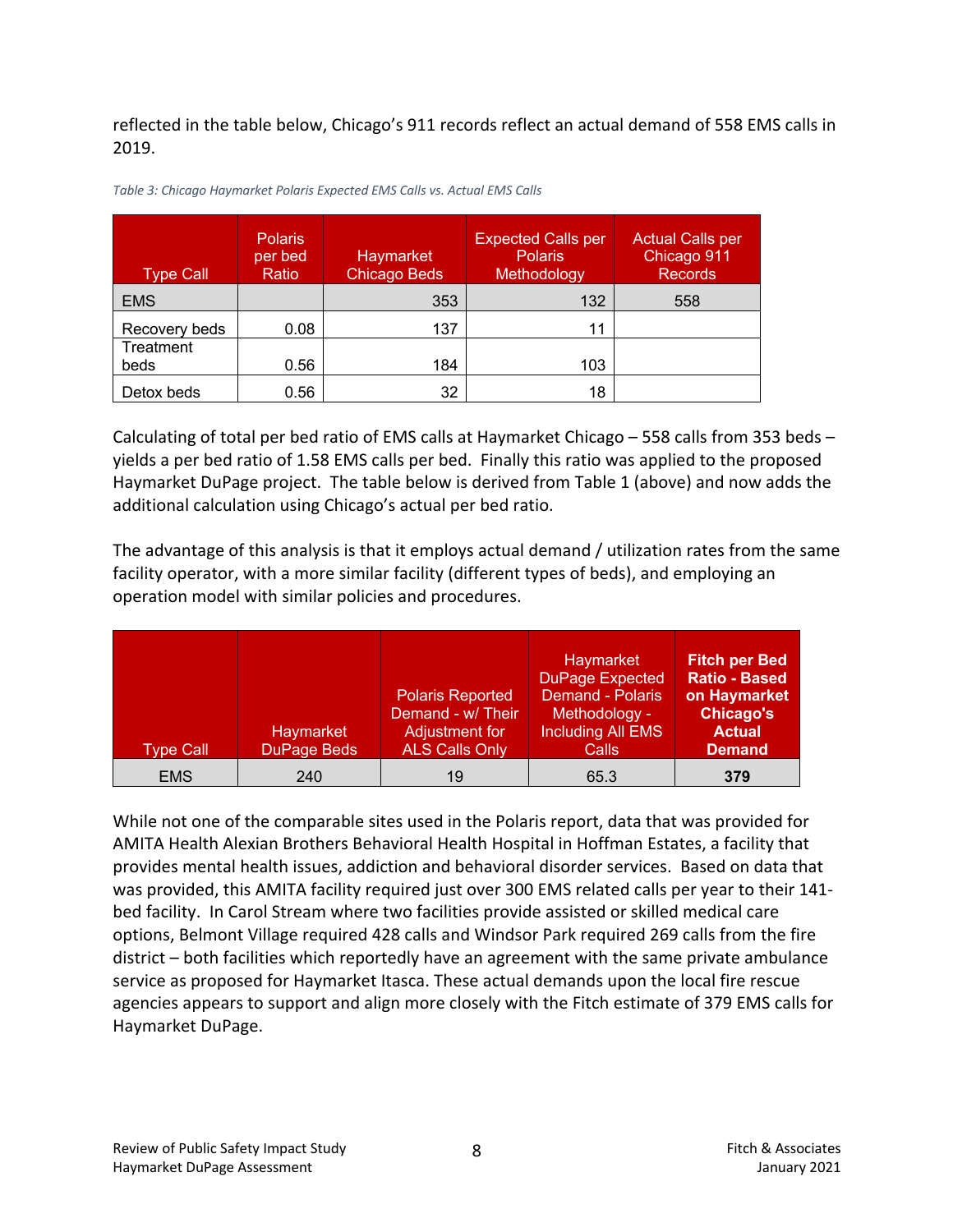*Major Finding: The Polaris analysis significantly underestimates the potential demand for EMS calls at the proposed Haymarket DuPage facility. Employing CAD data from Chicago 911 for the Haymarket Chicago facility, expected demand is estimated to be almost 20 times greater than reported elsewhere.* 

*Table 4: Increased Demand on Itasca Fire - Proposed Haymarket DuPage Project*

| <b>Call Volume Impact</b> | Call Count |
|---------------------------|------------|
| Itasca Avg. Call Volume   | 1,636      |
| Impact from Haymarket     | 379        |
| Increase over Base        | 23.2%      |

This analysis reflects the impact on Itasca Fire Protection District would be 23.2% increase over the current community demands as reflected in the Polaris report. Based on these estimates, and the agency reported 56 minutes to handle an average call, this additional impact would result in Itasca Fire spending almost 354 hours, or the equivalent of approximately 15 days, handling EMS calls at the proposed Haymarket project.

#### Police Demand at Haymarket Chicago

Similar to the methodology employed for EMS calls, CAD data for calendar year 2019 was provided for Chicago Police responses to addresses associated with Haymarket Chicago. In total this represented 612 records. As before, this data was filtered to exclude records with a duplicate event number and those with no indication of a police unit being assigned. This resulted in 230 records available for analysis.

Temporal analysis reflects, as expected, a similar pattern of increased calls during daytime hours compared to nighttime.

A challenge for understanding demands on police activity at facilities such as the proposed Haymarket DuPage, must consider the local law enforcement agency's policy regarding fire and EMS calls. For example, some agencies have a policy to respond on any incident – fire or EMS – made by their public safety colleagues. This approach is in place in the Village of Itasca. In other law enforcement agencies, police officers will only respond to a select few incident types or upon request of the responding fire or EMS agency. In the City of Chicago, this later approach is used. This is clear in light of the 558 EMS incidents at Haymarket Chicago, while 911 records for Chicago Police only reflect a total of 230 dispatched calls during the same period. Accordingly, without a policy change by Itasca Police, a minimum of 379 police calls to Haymarket DuPage should be anticipated to occur in conjunction with Itasca Fire Protection District's EMS responses.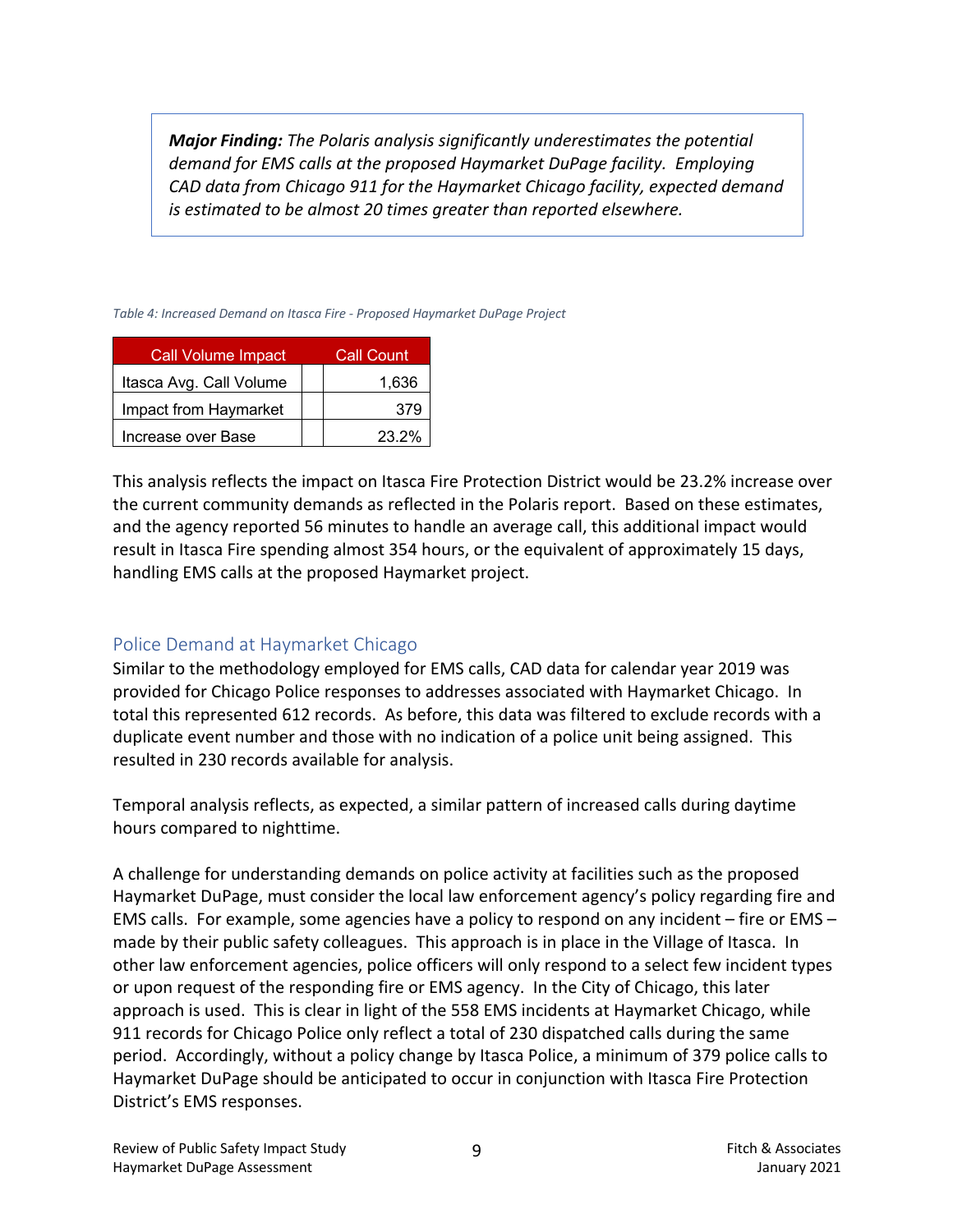|                     |                    |                         |                          | <b>Fitch per Bed</b>     |
|---------------------|--------------------|-------------------------|--------------------------|--------------------------|
|                     |                    |                         |                          | <b>Ratio - Based on</b>  |
|                     |                    |                         | Haymarket                | <b>Haymarket</b>         |
|                     |                    |                         | <b>DuPage Expected</b>   | <b>Chicago's Actual</b>  |
|                     |                    | <b>Polaris Reported</b> | <b>Demand - Polaris</b>  | <b>EMS Demand &amp;</b>  |
|                     |                    | Demand - w/ Their       | Methodology -            | <b>Continuation of</b>   |
|                     | Haymarket          | Adjustment for          | <b>Including All EMS</b> | <b>Itasca Police</b>     |
| <b>Type Call</b>    | <b>DuPage Beds</b> | <b>ALS Calls Only</b>   | Calls                    | <b>Existing Practice</b> |
| <b>Police Calls</b> | 240                | 73                      | 120.0                    | 379                      |

*Major Finding: Based on Itasca Police Department's existing practice of responding to essentially all fire and EMS related calls, the Polaris report underestimates the potential demand on police for responding to EMS related calls at the proposed Haymarket DuPage facility. Alternatively, the police department could modify it practices and not respond to such calls. The Village should consider the impact from these two policy alternatives.*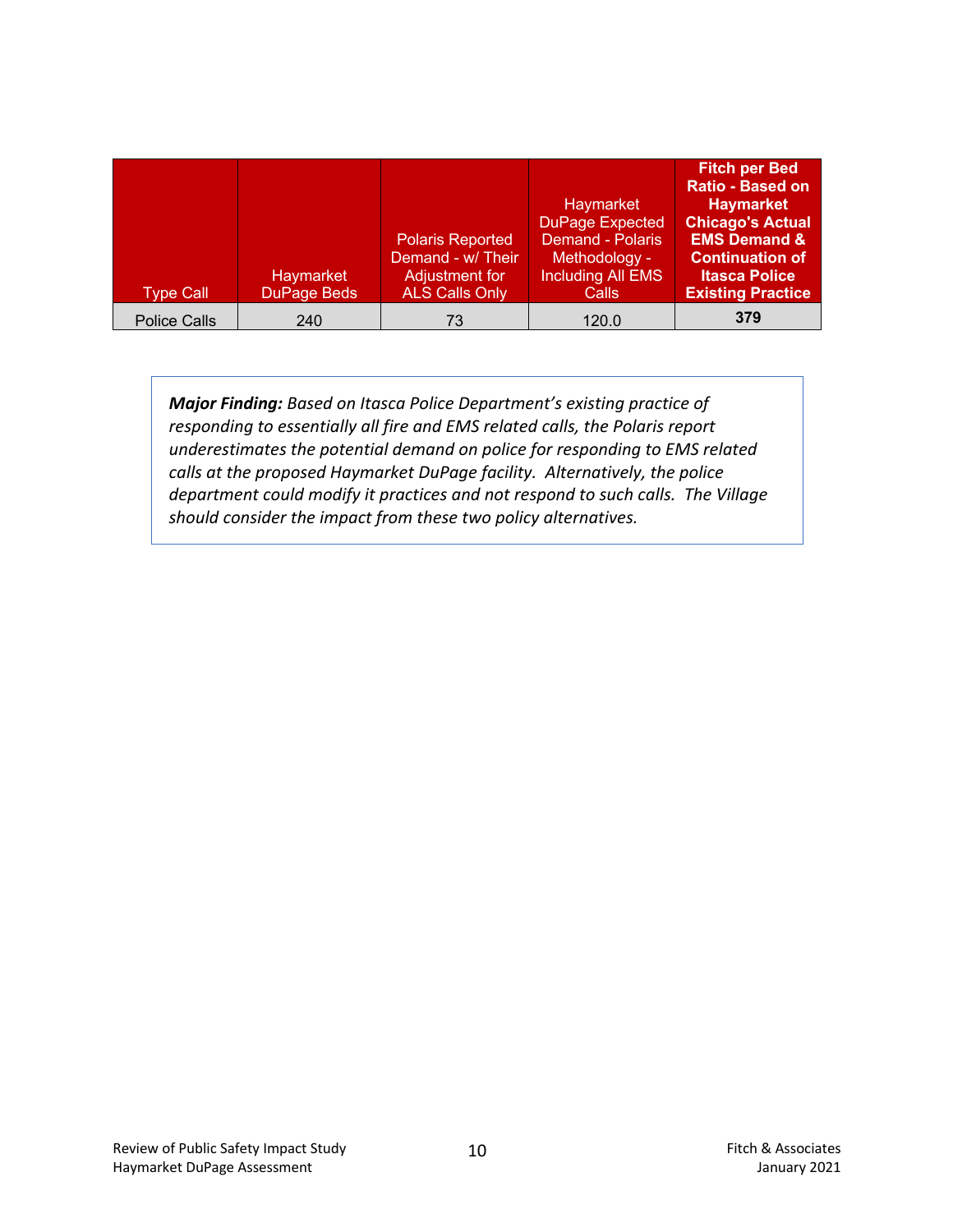## **Conclusions**

The analysis above highlights several issues. From a methodological perspective the use of NFIRS data which reflect what was found after the event, instead of CAD data which must be used to at the time of the emergency to determine what public safety units must be dispatched, limits the ability to answer the question – what is the impact a specific project will have on public safety? FITCH routinely uses CAD data and was able to address the issues raised by Polaris. Further, the decision to exclude 60% of EMS calls, lower acuity BLS events – without a clear understanding of how that will be accomplished, how reliable that service will be, and for how long that approach will be in place - must be answered definitively before policymakers should consider that option. With no other site being identified using a private ambulance for emergency calls, including Haymarket Chicago, building such an assumption into an analysis introduces an increased risk for the Village.

These issues result in the Polaris analysis significantly underestimating the impact on public safety from the proposed project.

As outlined in the Introduction section, in addition to understanding the impact a proposed project will have the community, it is also important for policy-makers to evaluate the resources necessary to meet that demand. As for this second issue, it is FITCH's assessment that *currently* the Itasca Fire Protection District has sufficient capacity to absorb the increased demand from the proposed Haymarket DuPage project. However, there are two issues that arise from that assessment.

First, an addition of 379 calls from the project will increase overall workload on the fire district by an estimated 23.2% Even though within the expected overall capacity of the agency, there will be an increased probability of concurrency, or collisions of incidents, with the increased workload. For example, there will be times when a response to the existing District's service area will be impacted because the single ambulance is already engaged on a call at the proposed Haymarket project. This possibility always exists, but the chances increase with the addition of more calls – and at some future time will occur. The analysis represent a wellknown fact in EMS – certain type of occupancies, such as medical and certain institutional uses, require much greater level of services. As noted in the Polaris report, the prior Holiday Inn use at this project's proposed location only demanded an average of 6 EMS calls per year.<sup>12</sup> This alone does not suggest all new projects or growth should stop, but it leads to the second issue.

Nationally, growth in EMS calls for the U.S. fire service has been increasing significantly for some time. For example, according to the NFPA, fire-based EMS calls have increased by 49.4% over the past 10 years, representing an approximate 5% growth rate annually. Over the past 3 decades the rate of increase in EMS calls has been 228.5% or 7.6% per year.<sup>13</sup> This trend will require the Fire District to reinvest, or add more units and personnel, at some point in the

<sup>12</sup> Polaris report, Chart 12.

<sup>&</sup>lt;sup>13</sup> NFPA. (2019) US Fire Experience Survey. Accessed at https://www.nfpa.org/News-and-Research/Data-researchand-tools/Emergency-Responders/Fire-department-calls on 11/20/2020.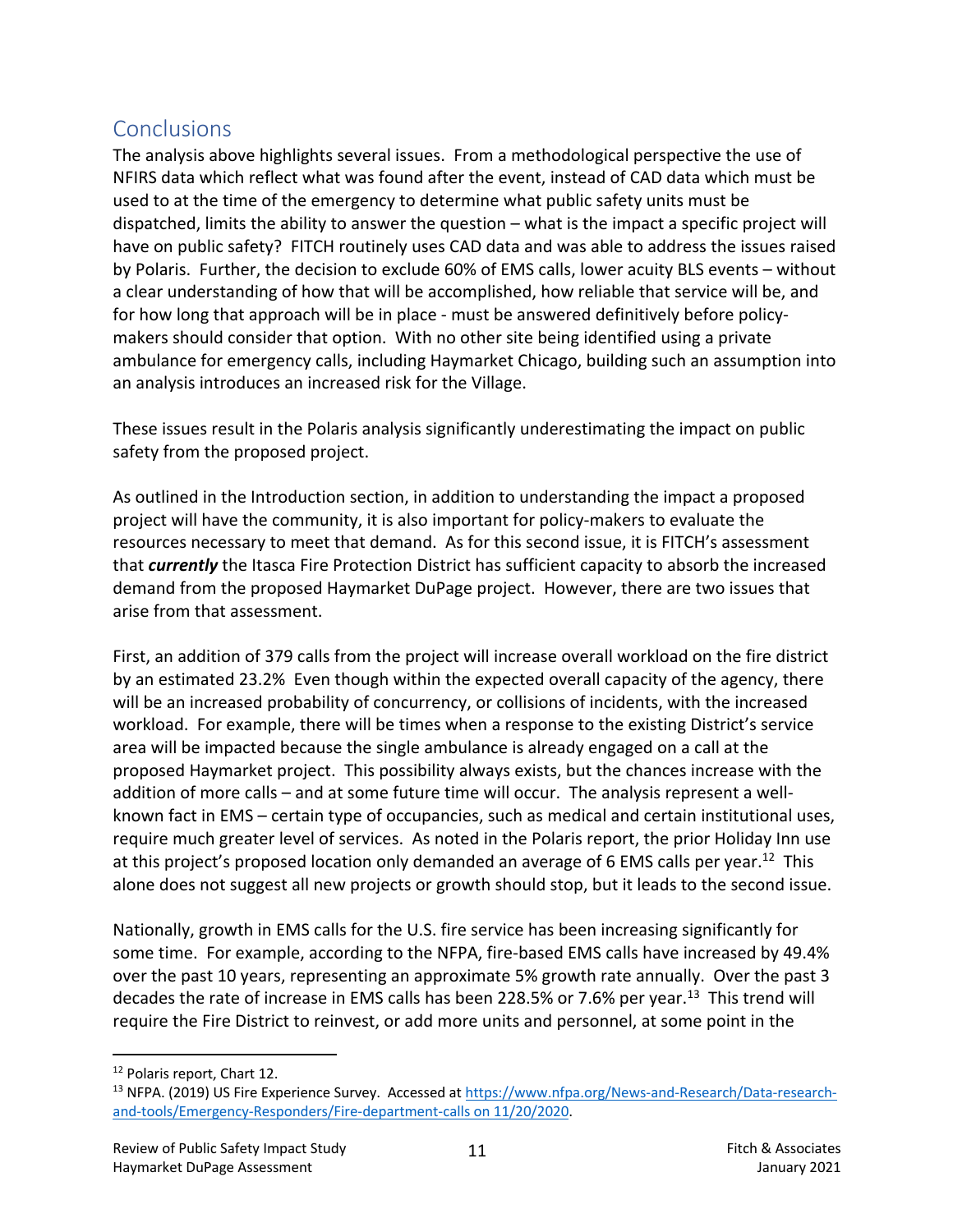future. With the addition of projects that significantly add demand for fire department EMS services, that need will arrive sooner than otherwise would be needed. While this challenge technically impacts the Fire District, the financial and/or service impacts will be felt by the entire District's service area – including those residents and businesses within the Village.

*RECOMMENDATION: The Village should consider both the increased risk of simultaneous calls needing an ambulance response, and the expectation of having to add additional units & personnel sooner than otherwise expected, during their deliberations on future growth in the community.*